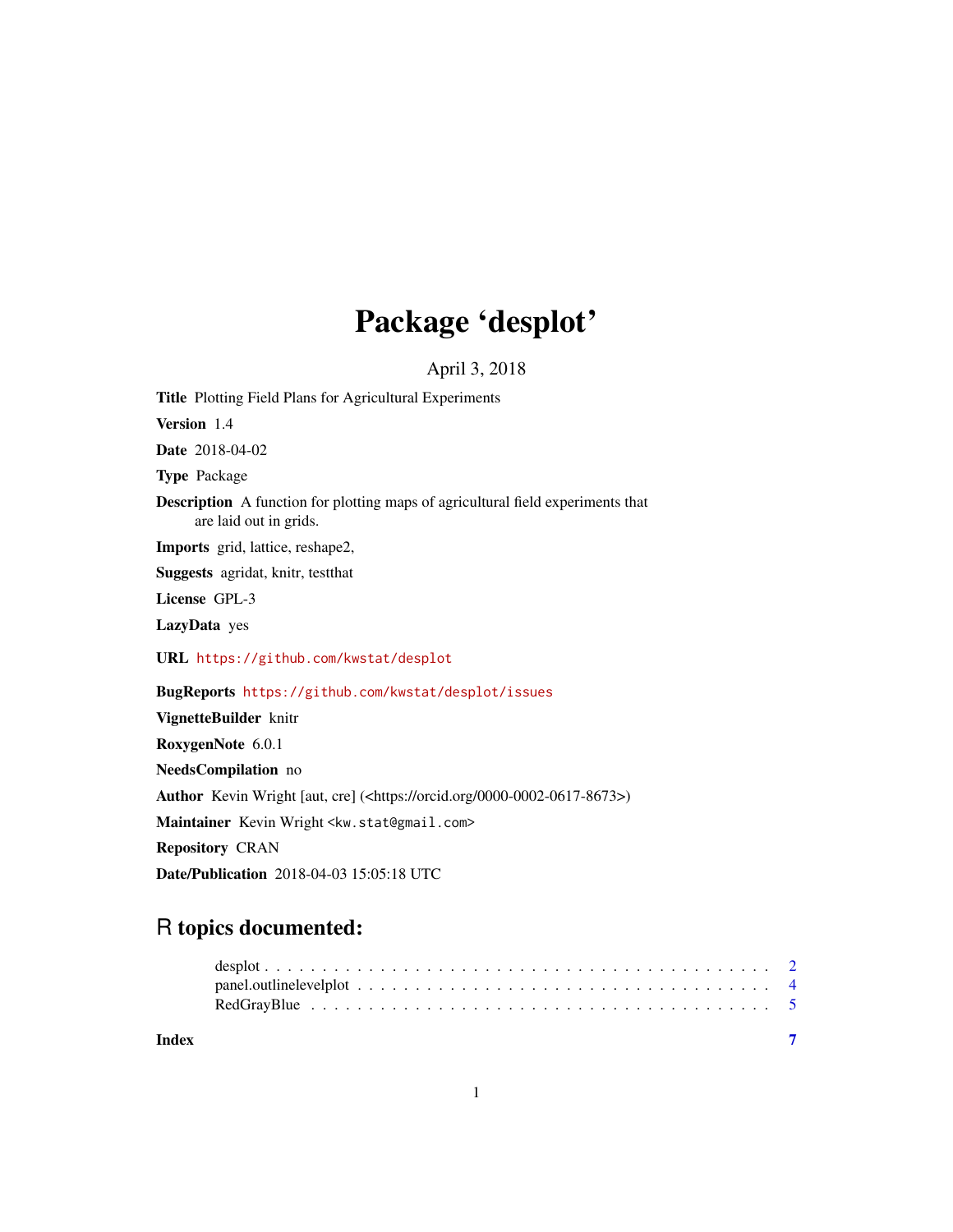#### <span id="page-1-0"></span>Description

Note, not all lattice parameters are passed down to xyplot, but it is possible to make almost any change to the plot by assigning the desplot object to a variable and then edit the object by hand or use update to modify the object. Then print it manually. See the first example below.

#### Usage

```
desplot(form = formula(NULL \sim x + y), data, num = NULL, col = NULL,
  text = NULL, out1 = NULL, out2 = NULL, col.regions = RedGrayBlue,
 col.text = NULL, text.length = NULL, out1.gpar = list(col = "black", lwd= 3), out2.gpar = list(col = "yellow", lwd = 1, lty = 1), at,
 midpoint = "median", ticks = FALSE, flip = FALSE, main = NULL, xlab,
 ylab, shorten = "abb", show.key = TRUE, key.cex, cex = 0.4,
 strip.cex = 0.75, subset = TRUE, ...)
```
#### Arguments

| form        | A formula like yield~x*y location. Note x,y are numeric.                                                                    |
|-------------|-----------------------------------------------------------------------------------------------------------------------------|
| data        | A data frame.                                                                                                               |
| num         | The name of the column of the data to use for plotting numbers.                                                             |
| col         | Column of the data for the color of the number shown in each cell.                                                          |
| text        | Column of the data to use for text labels shown in each cell.                                                               |
| out1        | Column of the data to use for outlining around blocks of cells.                                                             |
| out2        | Column of the data to use for outlining around blocks of cells.                                                             |
| col.regions | Colors for the fill color of cells.                                                                                         |
| col.text    | Vector of colors for text strings.                                                                                          |
| text.levels | Character strings to use instead of default 'levels'.                                                                       |
| out1.gpar   | A list of graphics parameters for outlining. Can either be an ordinary list() or<br>A call to gpar() from the grid package. |
| out2.gpar   | Graphics parameters for the second level of outlining.                                                                      |
| at          | Breakpoints for the color ribbon. Use this instead of 'zlim'. Note: using at<br>causes midpoint to be set to NULL.          |
| midpoint    | Method to find midpoint of the color ribbon. One of 'midrange', 'median, or a<br>numeric value.                             |
| ticks       | If TRUE, show tick marks along the bottom and left sides.                                                                   |
| flip        | If TRUE, vertically flip the image.                                                                                         |
| main        | Main title.                                                                                                                 |
| xlab        | Label for x axis.                                                                                                           |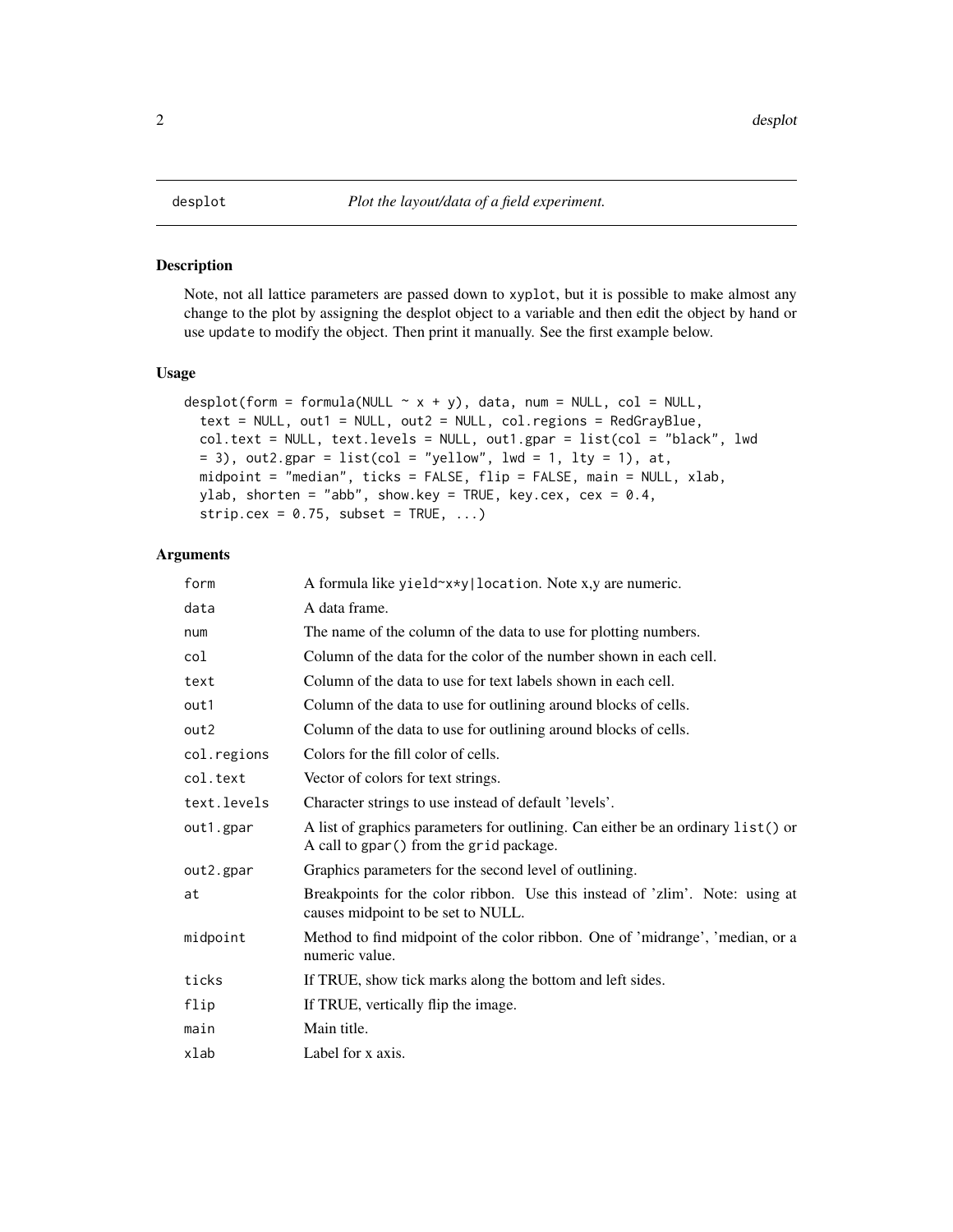#### desplot 3

| ylab      | Label for y axis.                                                             |
|-----------|-------------------------------------------------------------------------------|
| shorten   | Method for shortening text in the key, either 'abb', 'sub', 'no', or FALSE.   |
| show.key  | If TRUE, show the key on the left side. (This is not the ribbon.)             |
| key.cex   | Left legend cex.                                                              |
| cex       | Expansion factor for text/number in each cell.                                |
| strip.cex | Strip cex.                                                                    |
| subset    | An expression that evaluates to logical index vector for subsetting the data. |
| $\ddotsc$ | Other.                                                                        |

#### Details

Ryder (1981) discusses the need to examine the layout of the experiment design, and not just the data. This function provides a a tool for plotting the layout of a field experiment and also the observed data.

Use col.regions to specify fill colors. This can either be a vector of colors or a function that produces a vector of colors. If the response variable is a factor and col.regions is a *function*, it will be ignored and the cells are filled with default light-colored backgrounds and a key is placed on the left. If the response variable is *numeric*, the cells are colored according to col.regions, and a ribbon key is placed on the right.

The default argument shorten='abb' will shorten the cell text using the abbreviate function. Use shorten='sub' to use a 3-character substring. Use shorten='no' or shorten=FALSE for no shortening.

Note that two sub-plots with identical levels of the split-plot factor can be adjacent to each other by virtue of appearing in different whole-plots. To correctly outline the split-plot factor, simply concatenate the whole-plot factor and sub-plot factor together.

To get a map of a field with a true aspect ratio, include 'aspect=ylen/xlen' in the call, where 'ylen' is the vertical length of the field and 'xlen' is the horizontal length of the field.

To call this function inside another function, you can hack like this:  $vr \leq$ - "yield";  $vx \leq$ - "x";  $vy \leq$ -"y"; eval(parse(text=paste("desplot(", vr, "~", vx, "\*", vy, ", data=yates.oats)")))

#### Value

A lattice object

#### Author(s)

Kevin Wright

#### References

K. Ryder (1981). Field plans: why the biometrician finds them useful. *Experimental Agriculture*, 17, 243–256.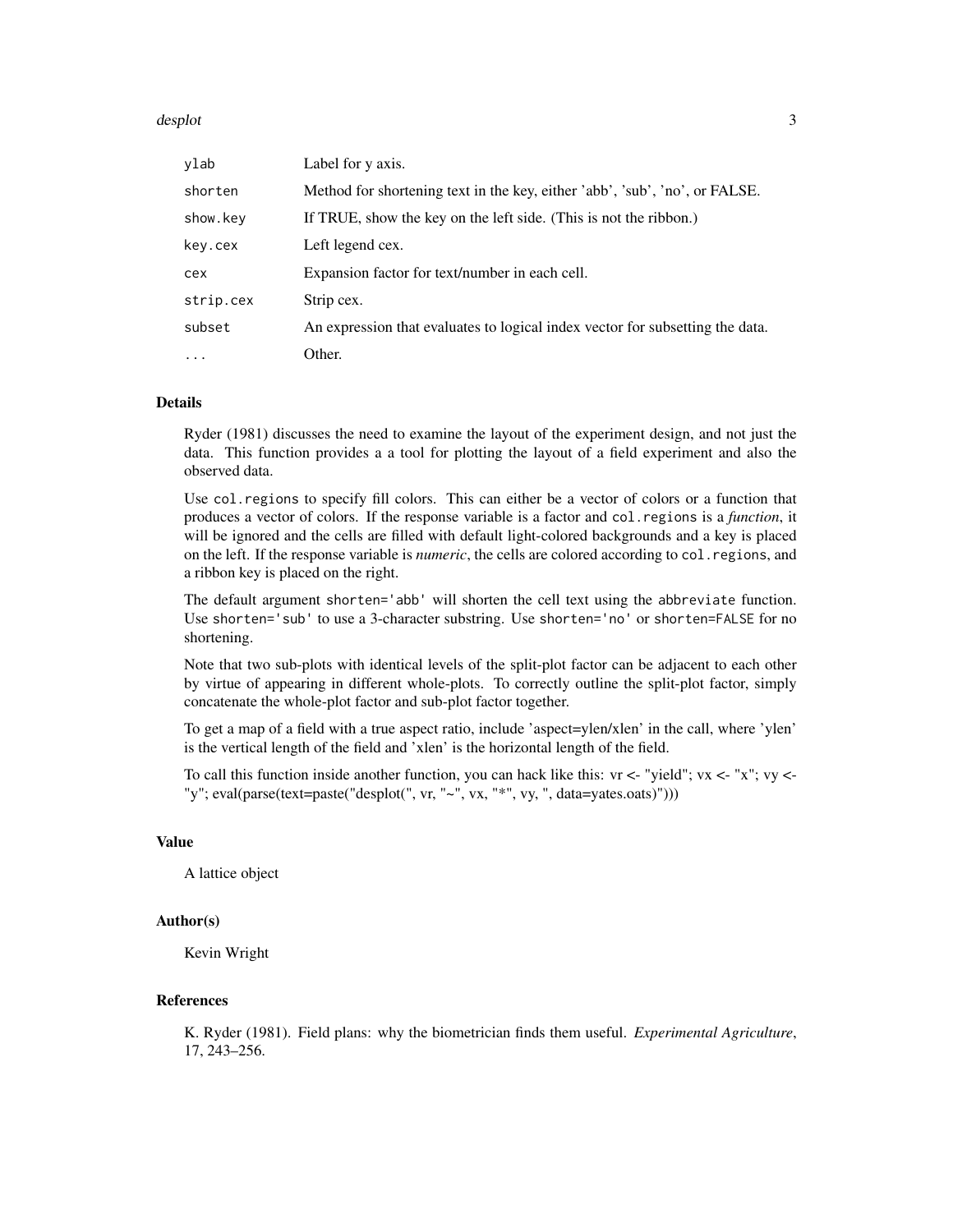#### Examples

```
if(require(agridat)){
# Show how to customize any feature. Here: make the strips bigger.
data(besag.met)
dat <- besag.met
d1 <- desplot(yield ~ col*row|county, dat, main="besag.met",
              out1=rep, out2=block, out2.gpar=list(col="white"), strip.cex=2)
d1 <- update(d1, par.settings = list(layout.heights=list(strip=2)))
print(d1)
# Show experiment layout
data(yates.oats)
# agridat version 1.12 used x/y here instead of col/row
if(is.element("x",names(yates.oats)))
  yates.oats <- transform(yates.oats, col=x, row=y)
desplot(yield ~ col+row, yates.oats, out1=block, out2=gen)
desplot(block ~ col+row, yates.oats, col=nitro, text=gen, cex=1, out1=block,
        out2=gen, out2.gpar=list(col = "gray50", lwd = 1, lty = 1))
# Example from Ryder.
data(ryder.groundnut)
gnut <- ryder.groundnut
m1 <- lm(dry~block+gen, gnut)
gnut$res <- resid(m1)
# Note largest positive/negative residuals are adjacent
desplot(res ~ col + row, gnut, text=gen, cex=1,
       main="ryder.groundnut residuals from RCB model")
}
```
panel.outlinelevelplot

*Panel Function for desplot*

#### Description

This is a panel function for desplot which fills cells with a background color and adds outlines around blocks of cells.

#### Usage

```
panel.outlinelevelplot(x, y, z, subscripts, at, ..., alpha.regions = 1, out1f,
 out1g, out2f, out2g)
```
<span id="page-3-0"></span>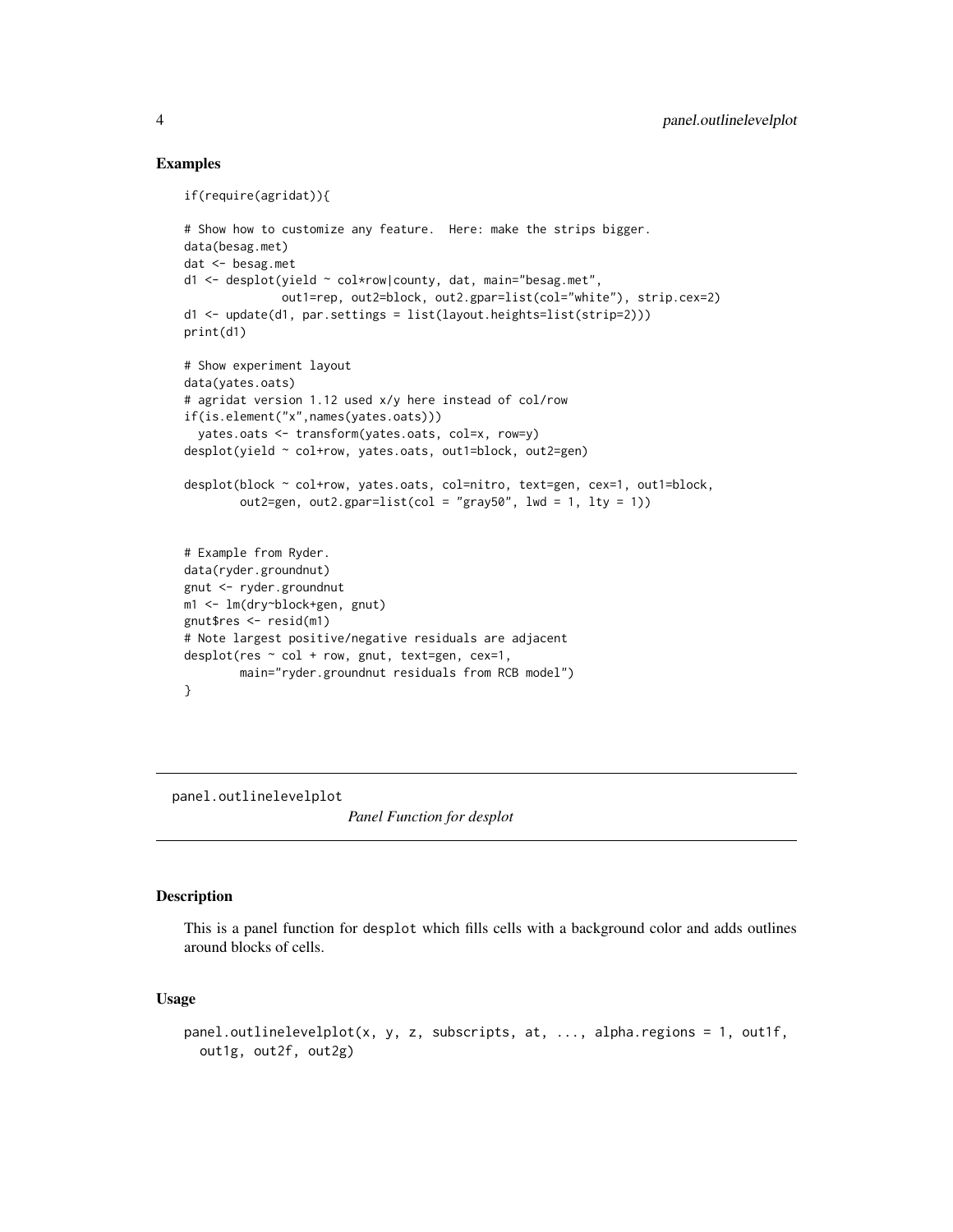#### <span id="page-4-0"></span>RedGrayBlue 5

#### Arguments

| X                 | Coordinates                                    |
|-------------------|------------------------------------------------|
| y                 | Coordinates                                    |
| z                 | Value for filling each cell.                   |
| subscripts        | For compatability.                             |
| at                | Breakpoints for the colors.                    |
|                   | Other                                          |
| alpha.regions     | Transparency for fill colors. Not well tested. |
| out1f             | Factors to use for outlining.                  |
| out1g             | Factors to use for outlining.                  |
| out <sub>2f</sub> | Graphics parameters to use for outlining.      |
| out2g             | Graphics parameters to use for outlining.      |

#### Details

It does not add the text labels, numbers, or colors.

The rule for determining where to draw outlines is to compare the levels of the factor used for outlining. If bordering cells have different levels of the factor, then a border is drawn. 'NA' values are ignored (otherwise, too many lines would be drawn).

The code works, but is probably overkill and has not been streamlined.

#### References

Derived from lattice::panel.levelplot

RedGrayBlue *Function to create a Red-Gray-Blue palette*

#### Description

A function to create a Red-Gray-Blue palette.

#### Usage

```
RedGrayBlue(n)
```
#### Arguments

n Number of colors to create

#### Details

Using gray instead of white allows missing values to appear as white (actually, transparent).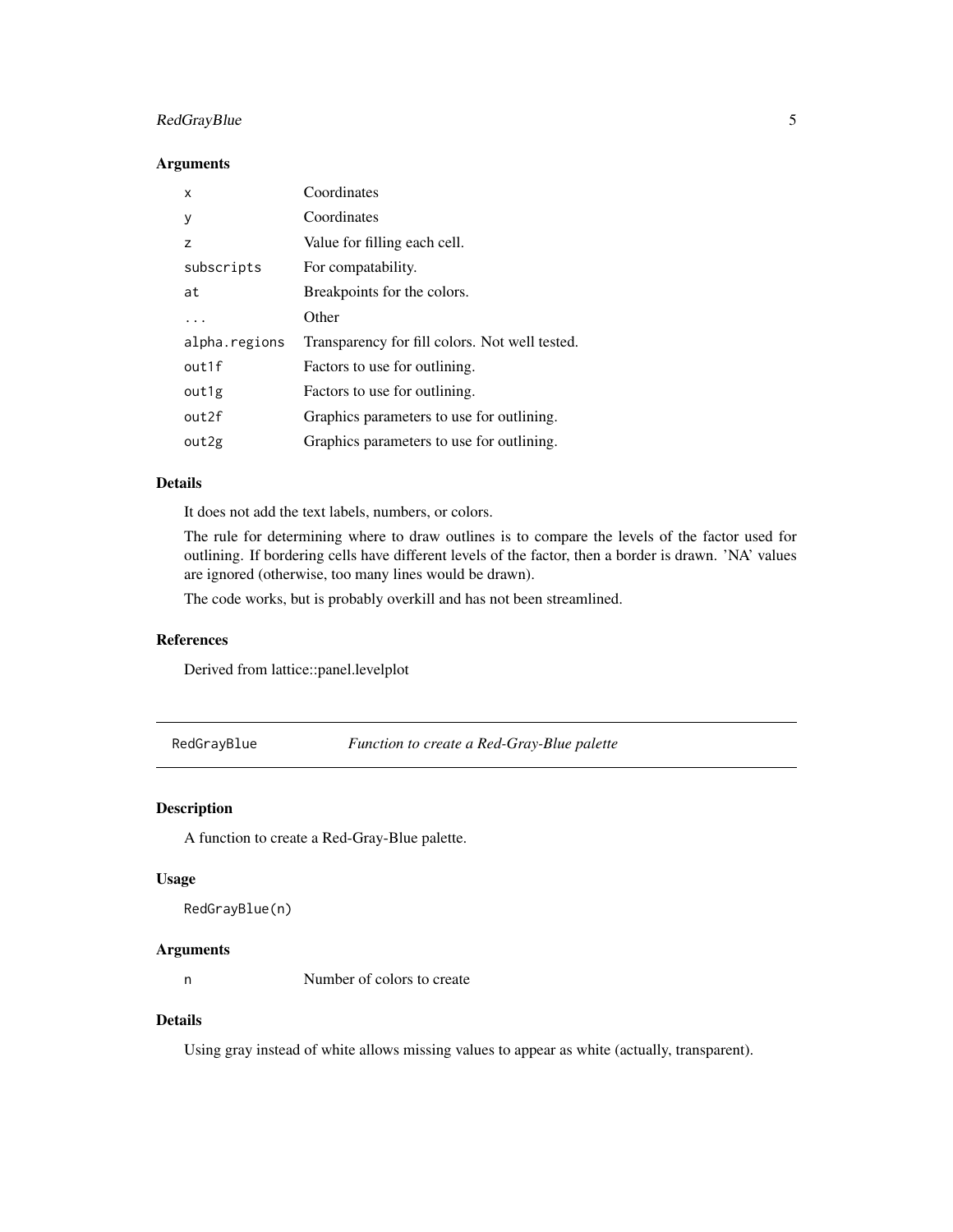6 RedGrayBlue

#### Value

A vector of n colors.

#### Author(s)

Kevin Wright

#### Examples

```
pie(rep(1,11), col=RedGrayBlue(11))
title("RedGrayBlue(11)")
```